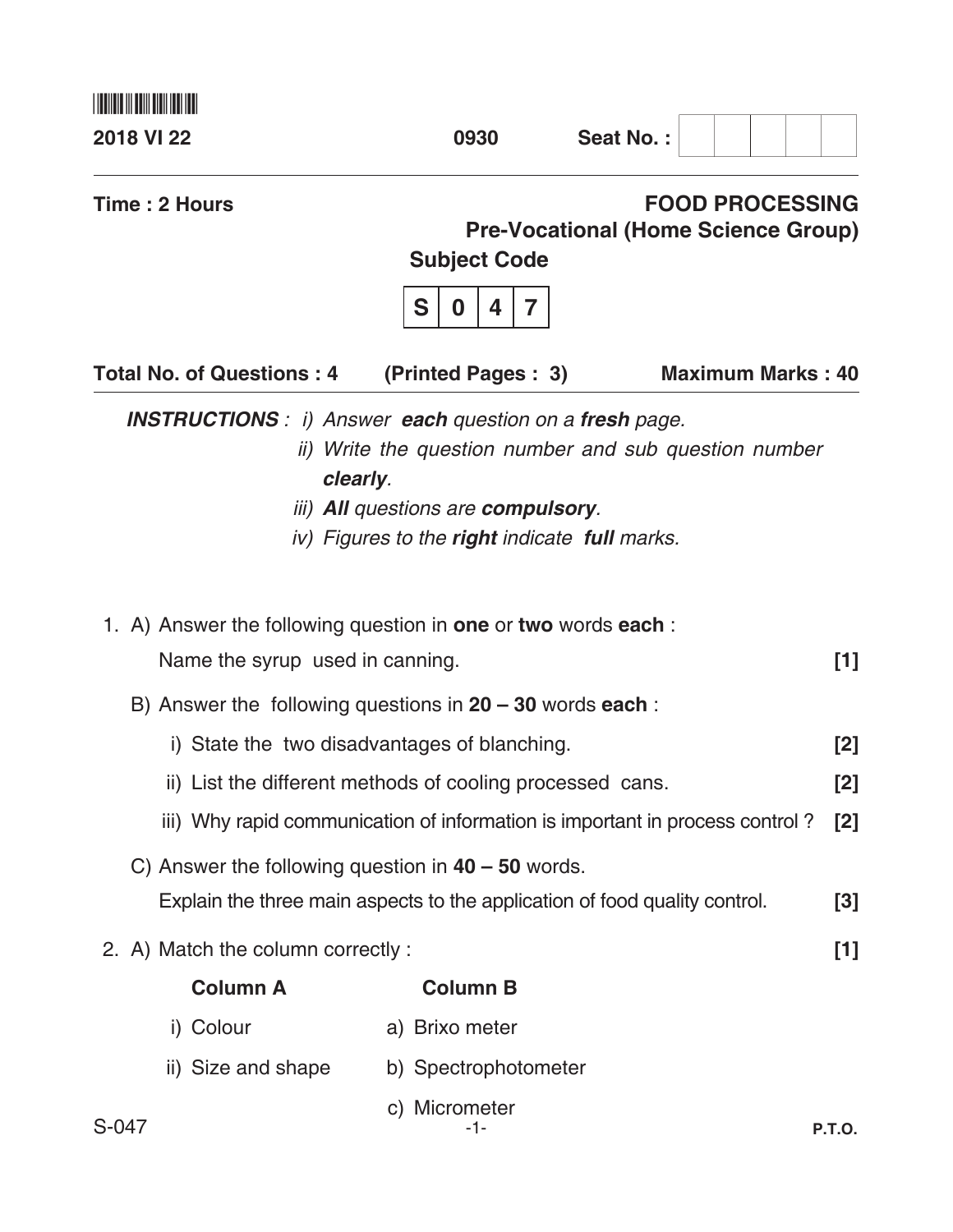## \*S047\*

|  | B) Answer the following questions in $20 - 30$ words each:                                                       |       |
|--|------------------------------------------------------------------------------------------------------------------|-------|
|  | i) Write a short note on "Toxicity".                                                                             | $[2]$ |
|  | ii) Why are grading of fruits and vegetables carried out in to various sizes<br>and shapes?                      | $[2]$ |
|  | iii) Mention any two advantages of flexible packaging pouch.                                                     | [2]   |
|  | C) Answer the following question in $40 - 50$ words.                                                             |       |
|  | Define quality and explain any two major groups of quality characteristics<br>of fruits and vegetables.          | $[3]$ |
|  | 3. A) Select the correct alternative from those given below each statement and<br>write the completed statement. | $[1]$ |
|  | i) In Luncheon meat, the agents added for preservation are salt<br>and $\qquad \qquad$                           |       |
|  | a) Sulphur dioxide                                                                                               |       |
|  | b) Sodium nitrite                                                                                                |       |
|  | c) Sodium benzoate                                                                                               |       |
|  | ii) During mixing operation dry ice is added to maintain the temperature                                         |       |
|  | a) $2^{\circ}$ C                                                                                                 |       |
|  | b) $10^{\circ}$ C                                                                                                |       |
|  | c) $-2$ °C                                                                                                       |       |
|  | B) Answer the following questions in $20 - 30$ words each:                                                       |       |
|  | i) Mention the limit of fat and moisture content in corned beef hash product.                                    | [2]   |
|  | ii) Write the process of canning oysters.                                                                        | $[2]$ |
|  | iii) Give the recipe of plain sauce.                                                                             | $[2]$ |
|  | C) Answer the following question in $40 - 50$ words:                                                             |       |
|  | State the blanching temperature of dry beans and its advantages.                                                 | $[3]$ |